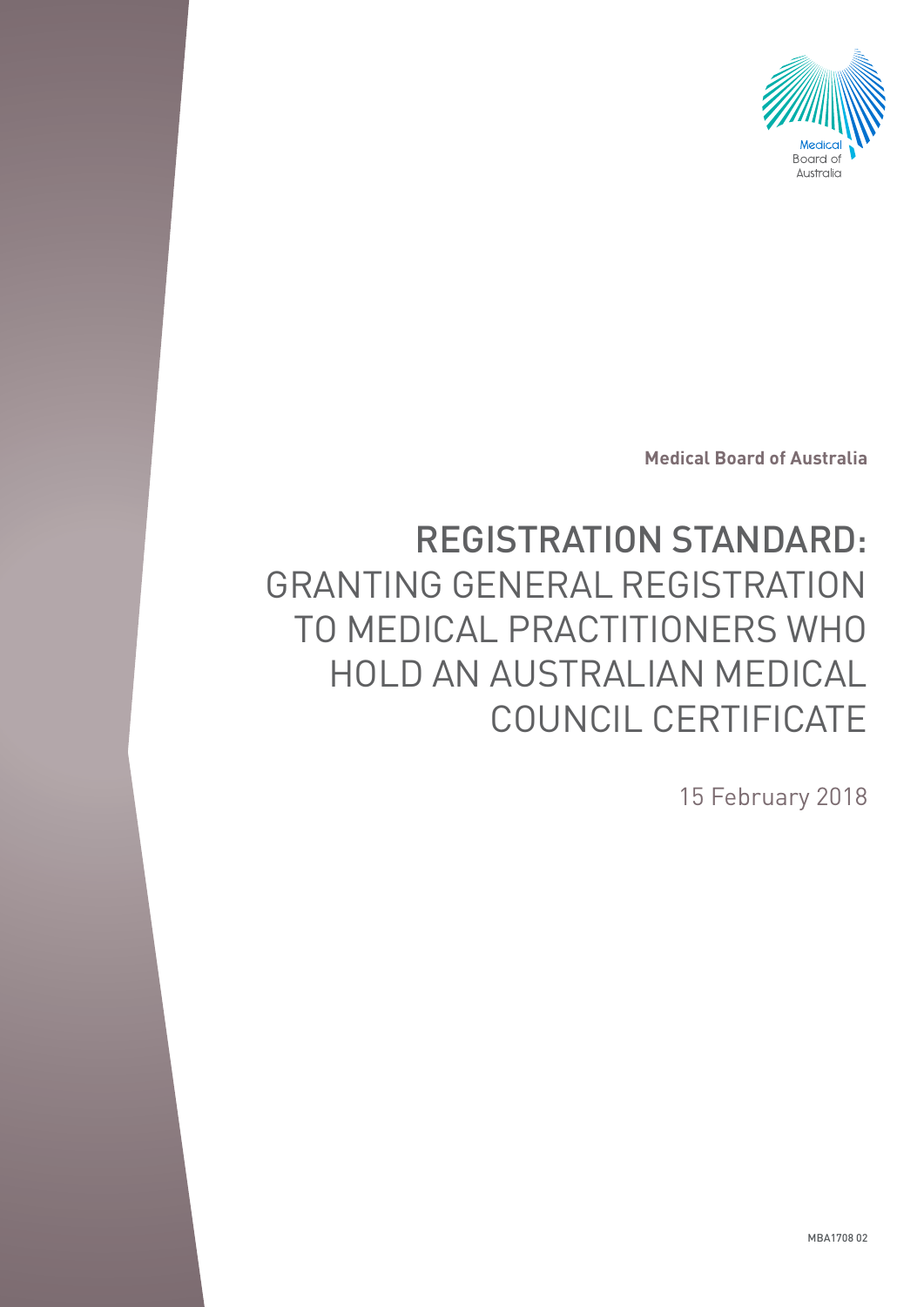REGISTRATION STANDARD: GRANTING GENERAL REGISTRATION TO MEDICAL PRACTITIONERS WHO HOLD AN AUSTRALIAN MEDICAL COUNCIL CERTIFICATE



## **Summary**

This registration standard sets out the requirements of the Medical Board of Australia (the Board) for granting general registration to Australian Medical Council (AMC) certificate holders after they have completed a prescribed period of supervised practice.

International medical graduates (IMGs) who hold an AMC certificate are required to satisfactorily complete a minimum of 47 weeks (full-time equivalent) of supervised practice in Australia before they are eligible for general registration. They are required to satisfactorily complete the following experiences (rotations):

- medicine for at least 10 weeks
- surgery for at least 10 weeks
- emergency medical care for at least eight weeks, and
- a range of other positions to make up a minimum of 47 weeks full-time equivalent experience.

IMGs can complete the period of supervised practice in its entirety or partly before the AMC certificate is awarded. The supervised practice does not need to be undertaken on a continuous basis but must be completed in Australia. An IMG applying for general registration who has not completed a part of the core rotations defined above must demonstrate to the Board that they have achieved the expected learning outcomes for the rotation(s) they have not undertaken before they can be considered for unconditional general registration.

At the end of the period of supervised practice, IMGs applying for general registration are expected to demonstrate a standard of practice that is at least equivalent to that of an Australian or New Zealand medical graduate at the end of intern training in Australia.

## **Does this standard apply to me?**

This standard applies to IMGs who are applying for general registration after they have been awarded the AMC certificate and have successfully completed the prescribed period of supervised practice.

### **What must I do?**

#### **When you apply for registration**

You must:

- 1. meet the requirements in the Board's approved registration standards for:
	- a. English language skills
	- b. recency of practice
	- c. professional indemnity insurance (PII), and
	- d. continuing professional development (CPD).
- 2. comply with the Board's and AHPRA's proof of identity requirements as published on the Board or AHPRA websites
- 3. satisfactorily complete a criminal history check in accordance with guidance issued from time to time by the Board or AHPRA
- 4. provide evidence that you have applied for, or have the results of, primary source verification of your medical qualifications from an authority(ies) approved by the Board
- 5. provide evidence of having been awarded a primary degree in medicine and surgery, after completing an approved course of study at a medical school listed in publications approved by the AMC and/or Board. An approved course of study means that you must be able to demonstrate that you have completed a medical curriculum leading to an entitlement to registration in the country issuing the degree to practise clinical medicine
- 6. provide a curriculum vitae that meets the standard format that has been approved by the Board
- 7. provide evidence of registration history. This includes arranging for the Board to receive certificates of good standing/registration status (or equivalent type of certificate) from each registration authority that you have been registered with in the previous 10 years. The certificates should be supplied where possible directly to the Board from the relevant registration authority
- 8. provide an original or certified copy of your AMC certificate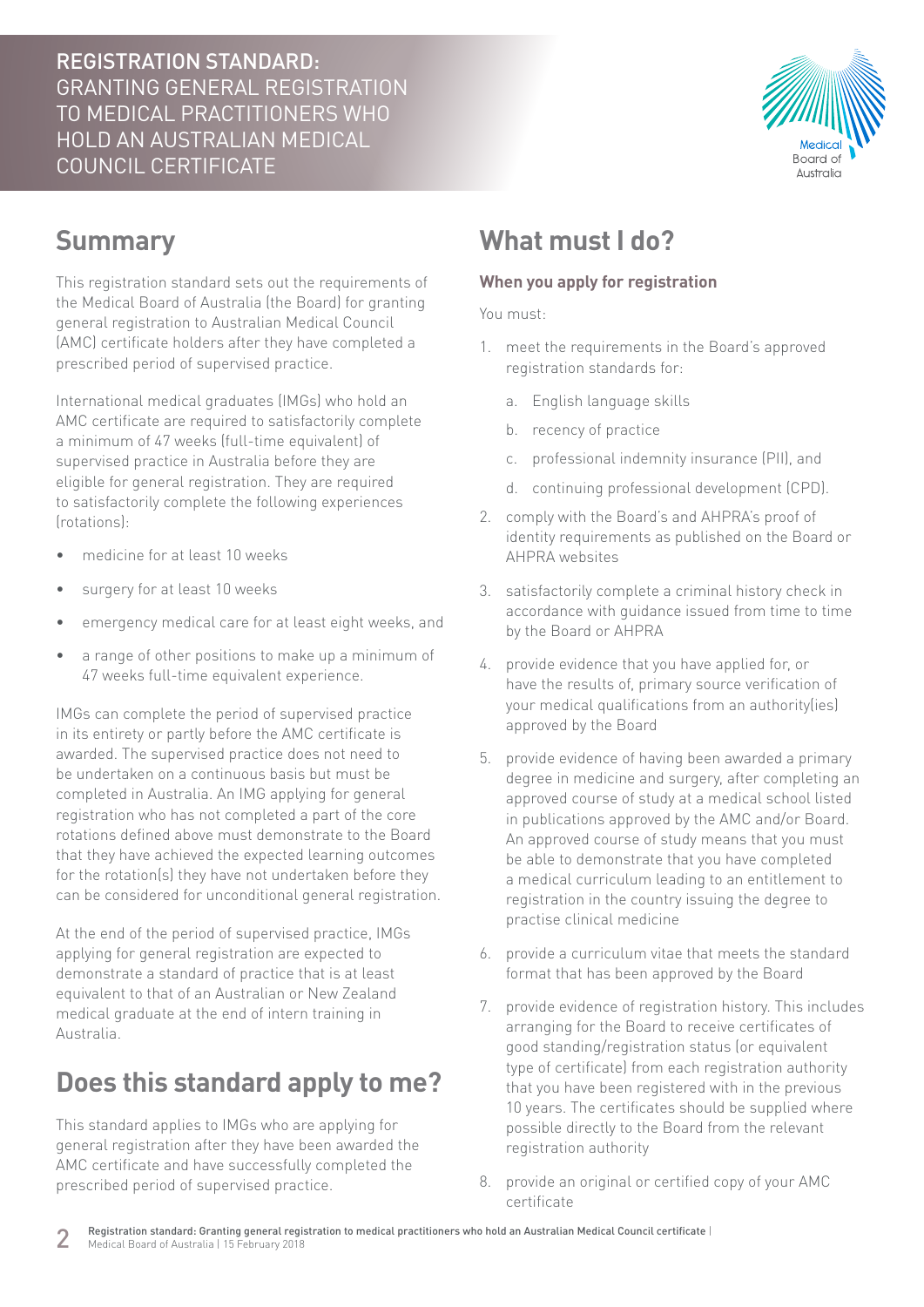### REGISTRATION STANDARD: GRANTING GENERAL REGISTRATION TO MEDICAL PRACTITIONERS WHO HOLD AN AUSTRALIAN MEDICAL COUNCIL CERTIFICATE



9. provide evidence of satisfactory completion of at least 47 weeks full-time equivalent experience in supervised clinical practice in Australia.

The core experiences (rotations) required are:

- − 10 weeks in medicine
- 10 weeks in surgery, and
- eight weeks in emergency medical care.

The balance of the 47 weeks can be in a range of supervised clinical practice.

The supervised practice can be undertaken at any time, including before and/or after the AMC certificate is awarded and does not need to be carried out on a continuous basis.

While it is preferable that the supervised practice is undertaken in a hospital accredited for intern training, the Board will take into consideration practice in other settings – see the section titled 'Are there exemptions to this standard?'

- 10. provide a letter of recommendation for general registration from the Director of Training, Director of Medical Services or other person who is acceptable to the Board and is authorised to sign-off on the satisfactory completion of supervised practice. The letter of recommendation must:
	- a. confirm that you have achieved the expected learning outcomes as described in the document *Intern training – Intern Outcome Statements* developed by the AMC and approved by the Board (this document is available at [www.medicalboard.](http://www.medicalboard.gov.au) [gov.au](http://www.medicalboard.gov.au) and may be revised from time to time. It may also have a change in title), and
	- b. include written confirmation from your Boardapproved supervisor that you have satisfactorily completed the required core experiences (rotations) and any other experiences (rotations) to make up the balance of the 47 weeks fulltime equivalent supervised practice. This may be in the form of term reports or other specific reporting forms developed or approved by the Board. These reports should demonstrate the learning experiences you obtained in each rotation that enabled you to achieve the expected learning outcomes.

Documents submitted to support an application for general registration must comply with the requirements for certifying and translating documents as published on the Board or AHPRA websites.

If you have previously been or are currently registered in a health profession in Australia under the National Scheme and have therefore provided information to a Board previously or your information is available to the Board through the AMC secure portal, some of the documentation requirements in this standard may be waived.

The Board may require you to provide any other information consistent with section 80 of the National Law to determine your eligibility and suitability for general registration.

### **Are there exemptions to this standard?**

There are exemptions to parts of this standard. There are no exemptions to the entire standard.

The Board will take into consideration practice in Australia in contexts other than in a hospital in some circumstances.

#### **General practice**

An applicant who has completed a minimum of 47 weeks (full-time equivalent) experience in general practice may be granted general registration. They must provide evidence that they have achieved the learning outcomes as described in the document *Intern training – Intern Outcome Statements*. This can be done through supervisor reports. The reports should demonstrate the learning experiences the applicant obtained that enabled them to achieve the expected learning outcomes.

#### **Core rotations not completed**

An applicant who has not completed part of the necessary core experiences (rotations) may be granted general registration if they can provide evidence to the Board that they have achieved the learning outcomes as described in the document *Intern training – Intern Outcome Statements*. This can be done through